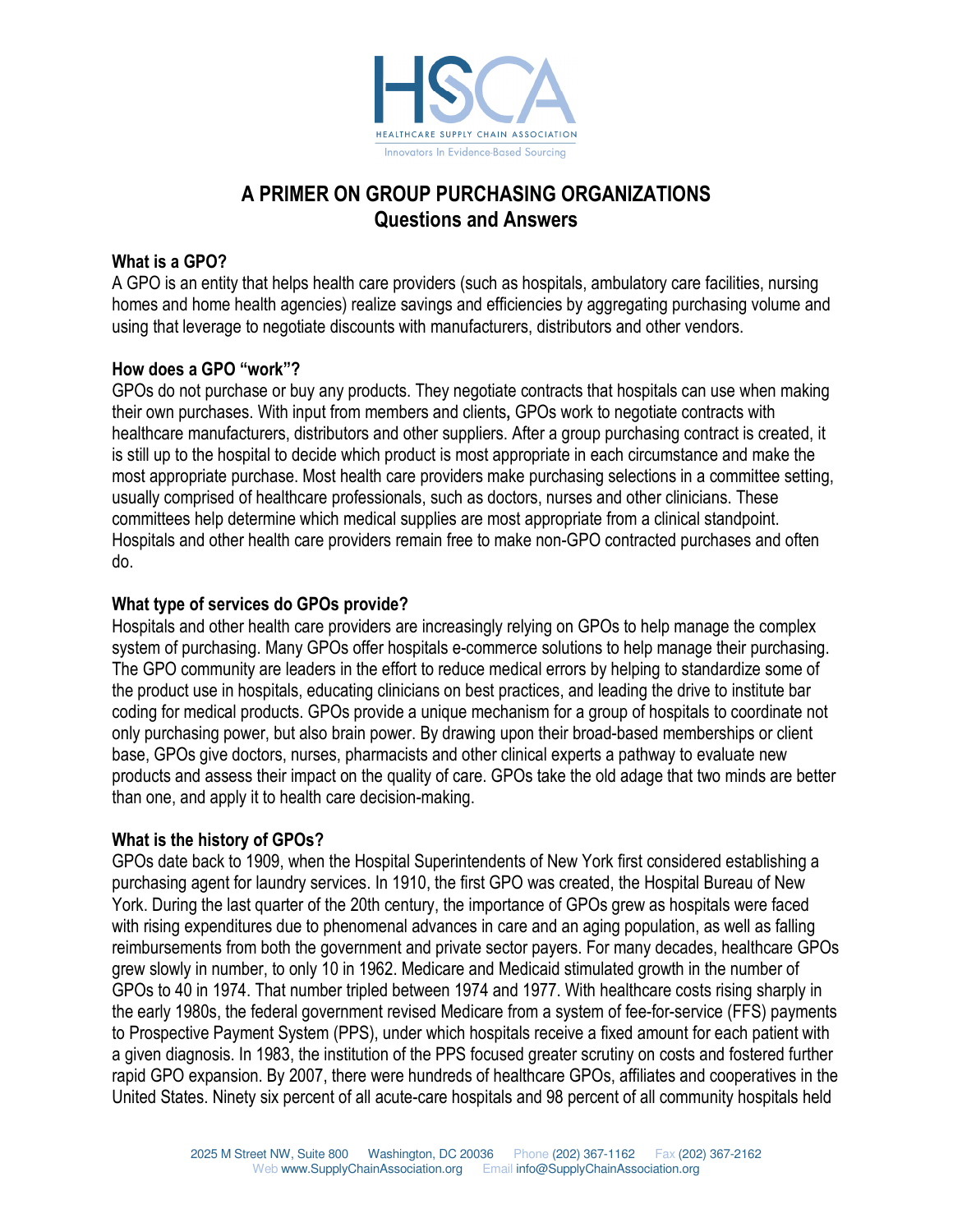

at least one GPO membership. Importantly, 97 percent of all not-for-profit, non-governmental hospitals participated in some form of group purchasing.

## Are there different types of GPOs?

If you've seen one GPO, you've really only seen one GPO, as they vary greatly in size, type of ownership and the services they offer their members and clients. Some GPOs are owned by hospitals, while others do not have a link to the facilities they serve. Some GPOs only serve not-for-profit hospitals, while others serve just proprietary facilities, and some serve a mix of the two. Some GPOs offer hospitals the ability to purchase nearly every conceivable type of product, while others focus on specific product categories. In addition, some GPOs specialize in certain types of health care, such as long-term care.

# Are GPOs used solely in health care?

No, outside of the health care arena, the concept of group purchasing is seen throughout the economy. Indeed, GPOs provide hospitals and other health care providers the ability to use fundamental economic principles to reduce the cost of purchasing products and improve the quality of care. In addition to healthcare, the federal government, namely the General Services Administration, Department of Defense, and Department of Veterans Affairs, use many of the same techniques for purchasing products as GPOs.

# How many GPOs are there in the United States?

There are more than 600 organizations in the United States that participate in some form of group purchasing. About 30 of the 600 are very large GPOs that negotiate sizeable contracts for their members. The remaining organizations may offer their members access to larger groups' contracts and negotiate agreements with regional vendors for some services.

# Why are GPOs used/important in the health care industry?

Hospitals and other health care providers use group purchasing to obtain the right products at the very best price. On average, about 72% of purchases that hospitals make are done using GPO contracts.

## What type of health care entities use GPOs?

All types of health care organizations use group purchasing. Nearly every hospital in the U.S. (approximately 96% to 98%) chooses to utilize GPO contracts for their purchasing functions. Additionally, estimates are that hospitals across the United States use, on average, two to four GPOs per facility. A growing portion of the long-term care, ambulatory care, home care, and physician practice markets are using group purchasing to help lower costs and improve efficiency. Further, the federal government also provides group purchasing services to various executive branch agencies.

## How do GPOs finance their operations?

GPOs rely, in part, on administrative fees paid by vendors to finance the services the GPOs offer health care providers. These administrative fees are generally based upon the purchase price that the health care provider pays for a product purchased through a GPO contract. The administrative fee is paid when a GPO's member or client utilizes a GPO contract.

## What are administrative fees?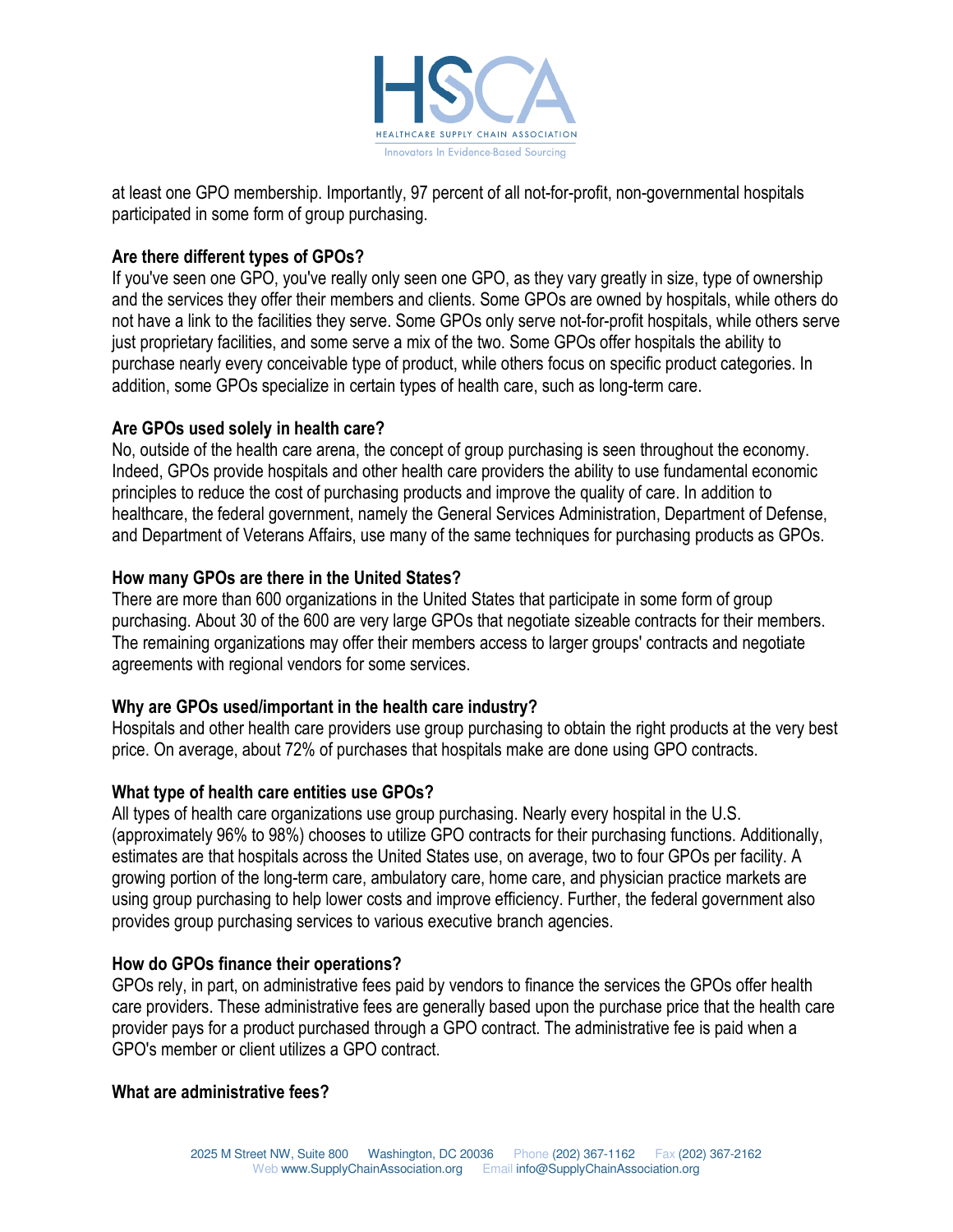

The contracting services that GPOs provide to hospitals, other health care providers and product and/or service vendors are financed in part by administrative fees paid to GPOs by vendors. These fees are generally based on the purchase price the health care provider pays for a product purchased through a GPO contract. The fee is paid only when a GPO's healthcare provider, or member, utilizes a GPO contract for that vendor's product(s) or service(s), and not before. In general, administrative fees are used to support a portion of GPO operating expenses and in many instances return an efficiency dividend to member hospitals. GPOs are required to report all administrative fees to their customers; these customers must then report to the Medicare program as part of the cost report.

### Why are administrative fees an essential part of the GPO business model? What is the value in allowing GPOs to earn administrative fees from vendors?

The value in GPOs earning administrative fees is that it allows hospitals and health care providers to dedicate more financial resources to the direct provision of patient care, such as employing additional doctors or nurses, purchasing the most advanced products, or a host of other goals. Administrative fees provide strong incentives for vendors (e.g., product and commodity manufacturers) to provide deeper discounts and for hospital members to concentrate purchasing volume to obtain better prices. In 2003, when the Government Accountability Office studied how GPOs operate, it found that in addition to using these fees to cover their operating expenses, GPOs often distribute surplus fees to member hospitals. They may also use administrative fees to finance new ventures, such as electronic commerce, that are outside their core business. Without the ability to earn administrative fees, hospitals would be in a terrible situation. They would have to choose between diverting financial resources from the direct administration of patient care to fund the operations of GPOs or they would have to stop using GPOs altogether, thereby losing the volume discounts and raising the cost of healthcare.

## Why did Congress grant GPOs "Safe Harbor" from federal statutes?

The purpose of GPO "Safe Harbor" regulations is to reduce costs and assist hospitals in their purchasing needs. In 1991, HHS promulgated safe harbor regulations, reflecting Congress' intent to permit contract administration fees. "Safe Harbor" regulations describe how health care providers should structure their financial transactions so they can comply with federal law and charge vendors' administrative fees. The "Safe Harbor Provision" in the Medicare and Medicaid Patient Protection Act of 1987 states: "GPOs may be allowed to provide goods or services to a hospital or health care provider as long as both of the following two standards are met – (1) The GPO must have a written agreement with each hospital or healthcare provider, that provides for either of the following agreements: (a) The vendor from which the hospital or health care provider will purchase goods or services will pay a fee to the GPO of 3 percent or less of the purchase price of the goods or services provided by that vendor, and (b) In the event the fee paid to the GPO is not fixed at 3 percent or less of the purchase price of the goods or services, the agreement specifies the exact percentage or amount of the fee. (2) The GPO must disclose in writing to the hospital or health care provider at least annually, the amount received from each vendor with respect to purchases made by or on behalf of the hospital or health care provider." Congress should leave this Safe Harbor provision the way it is because the system is designed to ensure hospitals get the best deal possible. GPOs do not get paid their administrative fee from suppliers until a hospital buys something off the contract. GPOs also adhere to an industry Code of Conduct that ensures protection against conflicts of interest, opportunities for small manufacturers to obtain GPO contracts, and compliance with anti-kickback